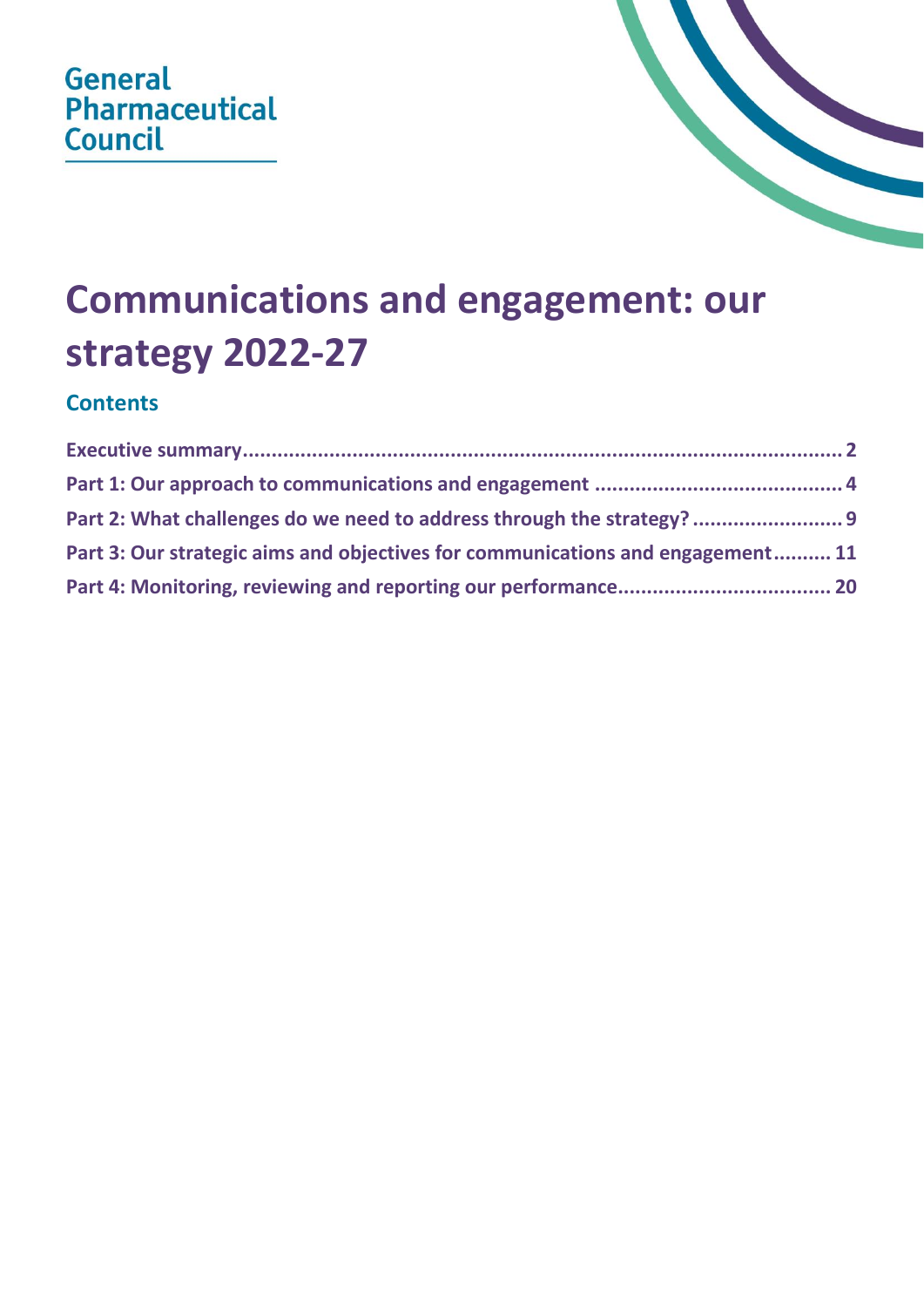## <span id="page-1-0"></span>**Executive summary**

**We want to develop and improve our approach to communications and engagement over the next five years, to help us achieve our vision of safe and effective pharmacy care at the heart of healthier communities.**

## **Our key challenges**

- 1. How to ensure that all those we engage with understand our primary role of providing assurance to the public about safe and effective pharmacy care.
- 2. How to ensure that patient and public voice is fully embedded in all our work.
- 3. How to ensure the speed and clarity of our communications in an increasingly fast-paced and changing external environment.
- 4. How to ensure we have the necessary skills, capability and capacity to provide accessible, flexible, and innovative communications through our website and other channels.

## **Our strategic aims for communications and engagement**

- 1. Work in partnership with patients and the public to make sure their voices are heard in our work, and inform patients and the public about the standards they can expect when using pharmacy services.
- 2. Support pharmacists, pharmacy technicians, students, trainees and pharmacy owners to provide person-centred care and drive improvements in patient safety, by sharing our data, insights and examples of good practice with the people we regulate and the wider sector.
- **3.** Make sure people engaging with us have a good experience, by building our capabilities and capacity across the organisation to produce high-quality and accessible communications.

## **Our strategic objectives for communications and engagement**

We will:

- listen to patients and the public about their experiences of pharmacy and health services and use what we learn from our engagement with patients and the public to shape all of our work, including our standards and guidance
- proactively seek opportunities to engage with patients and the public about the standards they can expect from pharmacy and how our work helps make sure they receive safe, effective pharmacy care
- engage effectively with the people we regulate and all other stakeholders and listen to their views and experiences, to inform our work and build our insights into key issues
- work closely with other teams and external partners to proactively share data, insights and good practice, facilitate and influence discussions and show leadership on key issues
- transform our website and other digital platforms so everyone has a good experience of engaging with us online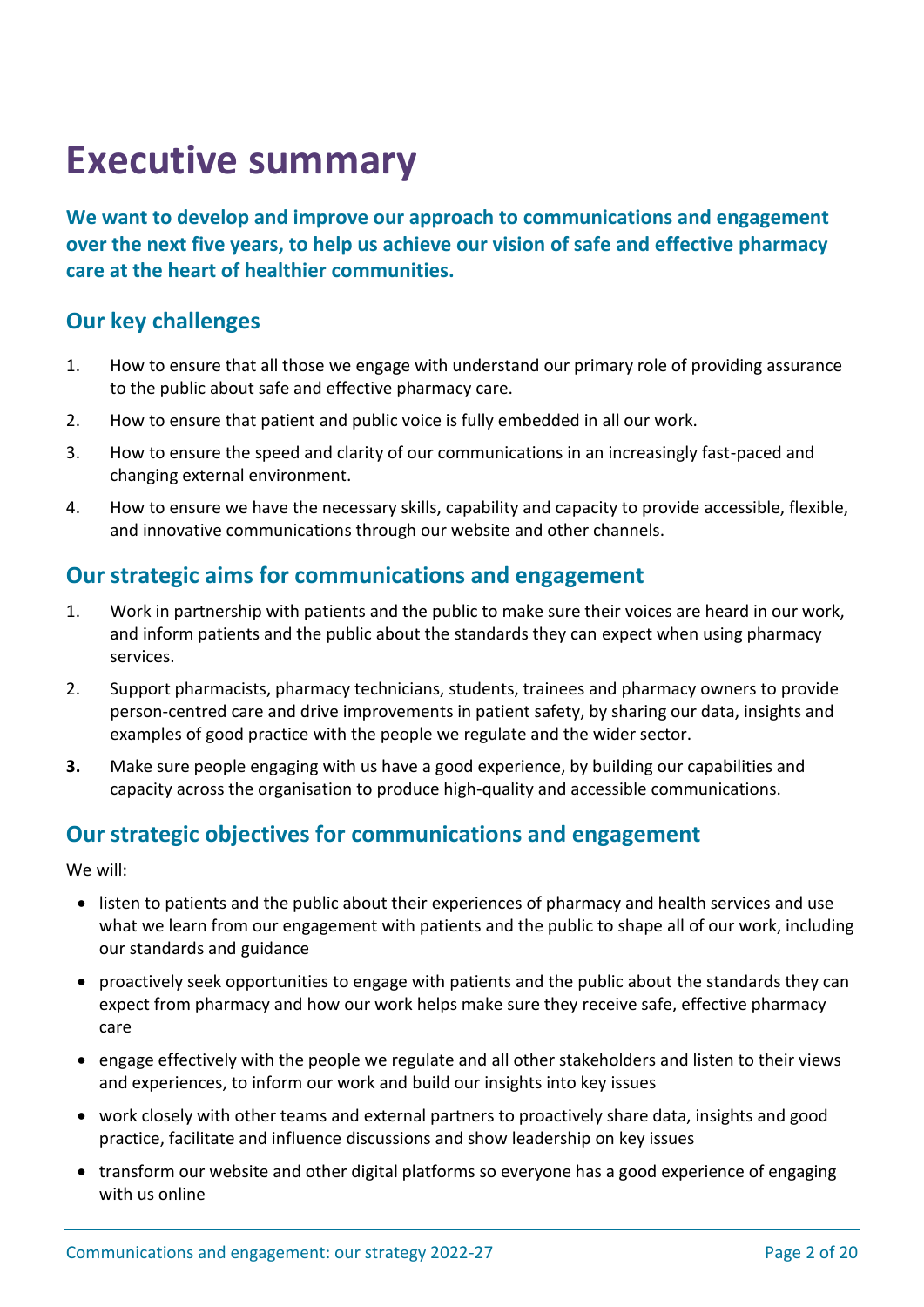- build communications skills and improve processes across the organisation, so we can use every interaction as an opportunity to explain our role and how we work to everyone who engages with us
- use insights and evaluation to inform and improve our communications and engagement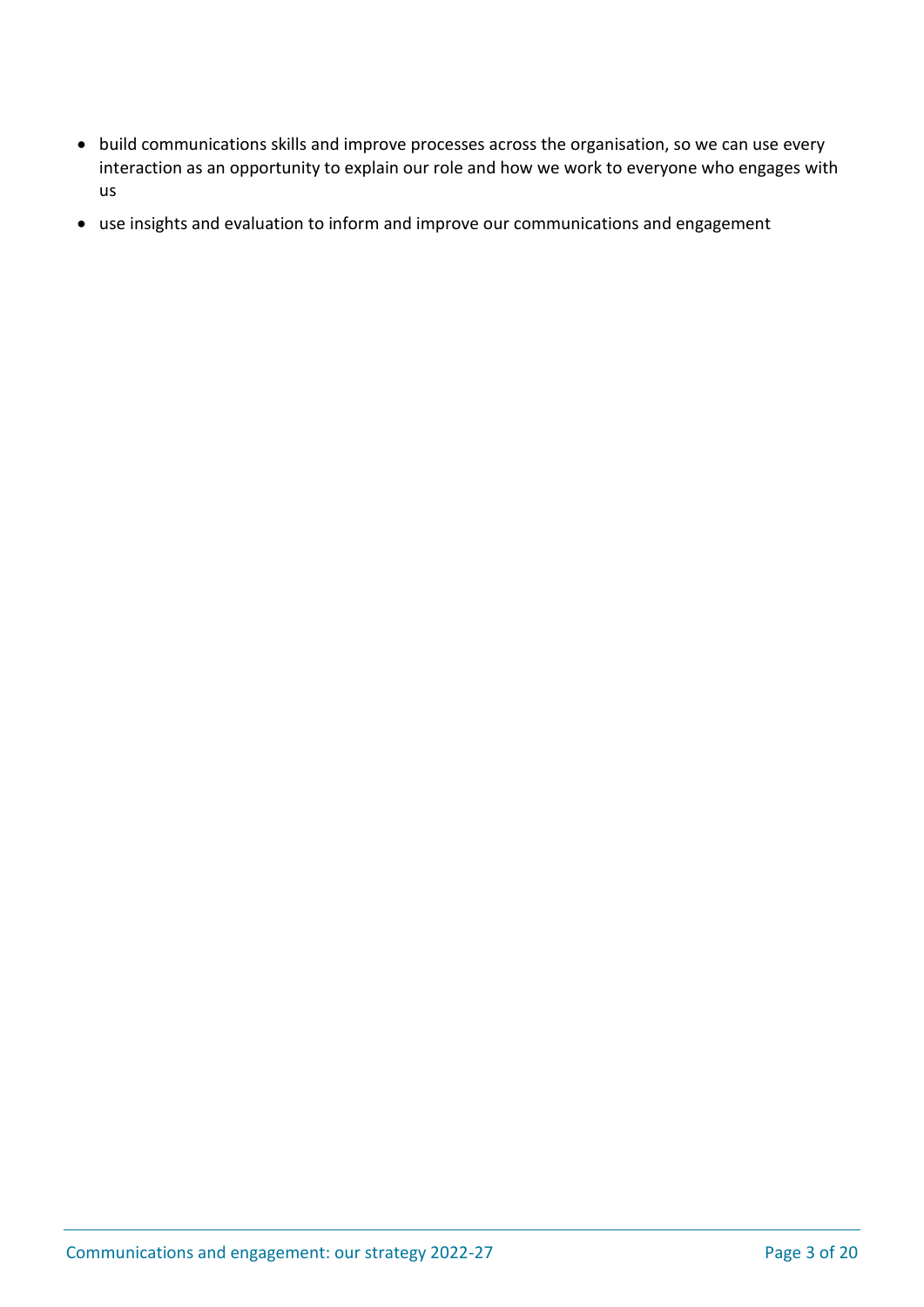# <span id="page-3-0"></span>**Part 1: Our approach to communications and engagement**

**We want to develop and improve our approach to communications and engagement over the next five years, to help us achieve our vision of safe and effective pharmacy care at the heart of healthier communities.**

This strategy sets out how we plan to do this, to help us achieve our **[Vision 2030](https://www.pharmacyregulation.org/sites/default/files/document/gphc-vision-2030.pdf) and [Strategic plan](https://www.pharmacyregulation.org/sites/default/files/document/gphc-strategic-plan-2020-25-year-two-april-2021.pdf)  [2020-25](https://www.pharmacyregulation.org/sites/default/files/document/gphc-strategic-plan-2020-25-year-two-april-2021.pdf)**, which underpin all our regulatory activities.

The strategy is not limited to the work of the Communications team; it also includes building capability and capacity across the organisation to improve our communications with everyone we engage with.

Implementing this strategy will also support the delivery of other strategies, including our strategies on **[managing concerns about pharmacy professionals](https://www.pharmacyregulation.org/sites/default/files/document/managing-concerns-pharmacy-professionals-our_strategy-for-change-2021-26-july-2021.pdf)** and **[delivering equality, improving diversity and](https://www.pharmacyregulation.org/sites/default/files/document/gphc-equality-diversity-inclusion-strategy-november-2021.pdf)  [fostering inclusion.](https://www.pharmacyregulation.org/sites/default/files/document/gphc-equality-diversity-inclusion-strategy-november-2021.pdf)**

It will also help us to meet **[our commitment to working in partnership with patients and the public](https://www.pharmacyregulation.org/about-us/who-we-work/listening-and-learning-our-commitment-work-patients-and-public)***,* which outlines how we will listen to patients and the public and involve them in our work, and was coproduced with the the help of a working group of patients and members of the public.

We will need to take a strategic approach to communications and engagement to help us to respond effectively to the significant changes, challenges and opportunities ahead. These include significant changes to pharmacy services and to the regulation of health professionals, major reforms to the education and training of the pharmacy team, and the long-term implications of the COVID-19 pandemic.

## **Key changes**

This strategy sets out key changes to how we will communicate and engage. Making these changes will mean that in five years' time we will be working differently to how we work now, to help us achieve our aims and objectives.

The key changes will include:

• **how we will work in partnership with patients and the public**

The most significant shift proposed in this strategy relates to how we will engage with patients and the public. We will move to a co-production approach, so that the patient voice is embedded across our functions and we are actively listening to what matters to people who use pharmacy services. We will also increase our proactive communications with the public to help maintain and increase their confidence in pharmacy services and help them access safe and effective care.

• **how we will use communications and engagement to enhance patient safety and drive improvements in pharmacy practice** 

We will proactively share our insights, intelligence and data to influence and inform discussions and decisions made by others, and to drive improvements in pharmacy practice. We will find further opportunities to show leadership on key issues and areas of work, including by bringing people together and facilitating discussions, and by clearly articulating our position and role.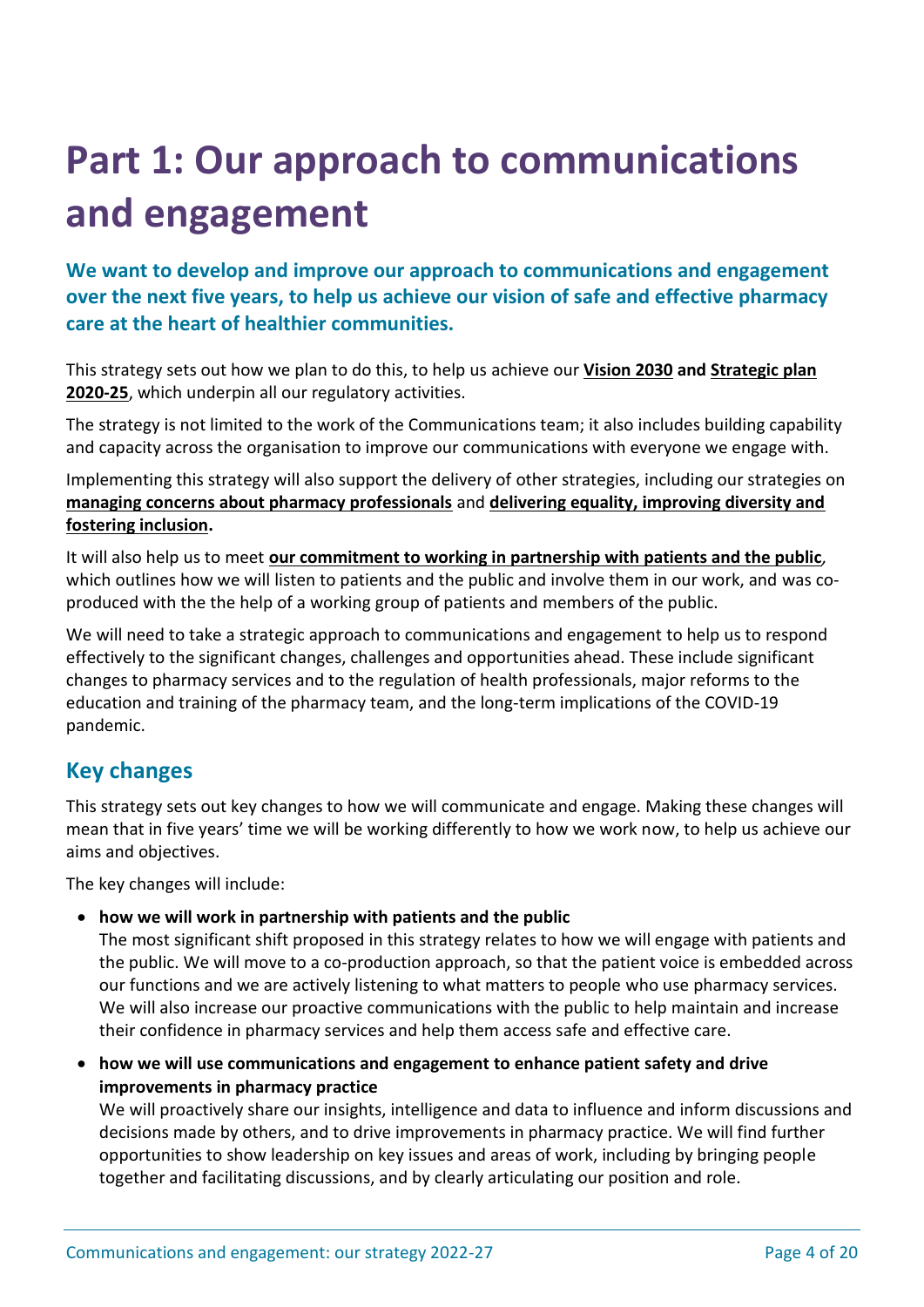#### • **How people will experience engaging with us**

Through improving our website and other communications channels and processes, and building the skills and confidence of colleagues, we will help make sure people have a positive experience of engaging with us. Through our open and person-centred approach to communications and engagement, and our clear focus on improvement and learning, we will help to make sure people see us as a good-quality, effective regulator focused on improvement.

We will develop an action plan to set out the detail of how these changes will be delivered.

## **Development of the strategy**

The strategic aims and objectives have been developed using an evidence-based and collaborative approach. This has involved proactively seeking and listening to the views of internal and external stakeholders, as well as considering available evidence and information.

This strategy has been informed by discussions and engagement with:

- patients and the public at three meetings of a working group to help develop the strategy
- our Council members through two meetings of a working group and one Council workshop
- our Senior Leadership Group, Directors for Scotland and Wales and the Communications team
- colleagues responsible for communications and engagement within other regulators and pharmacy representative bodies

We have also carefully considered feedback we have received from pharmacy professionals, pharmacy owners, students and trainees about the approach they would like us to take when communicating and engaging with them. This includes feedback through previous surveys of pharmacy professionals asking about their experiences of our communications and engagement and our website, and through events and engagement activities we have held, as well as informal feedback we have received.

The strategy has also been informed by:

- our Vision 2030 and Strategic plan 2020-25
- our strategy for managing concerns about pharmacy professionals and our strategy for equality, diversity and inclusion
- our commitment to working in partnership with patients and the public
- reports from national inquiries into major patient safety concerns, and their learnings and recommendations in relation to public and patient involvement and engagement, organisational culture and communications
- our strategy for communications and engagement during the COVID-19 pandemic, which set out a more flexible, responsive and tailored approach
- the external environment in which we are working, and key developments we are seeing and expect to see within pharmacy, regulation, health and social care, legislation and governments within the three countries in which we regulate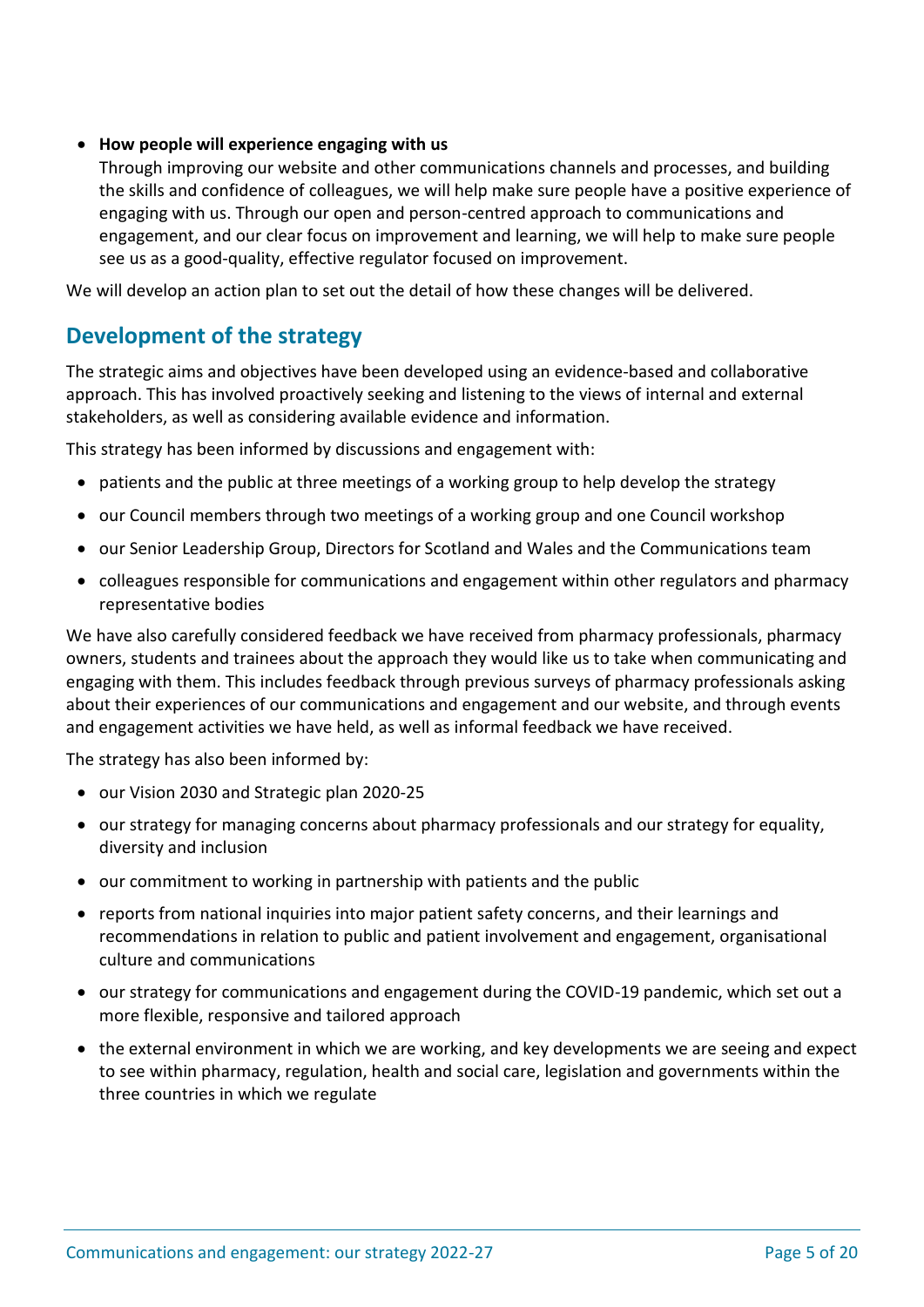## **Our Vision 2030**

Our Vision 2030 is for 'Safe and effective pharmacy care at the heart of healthier communities'. This helps us to focus on the difference we want to make for patients and the public, and is structured around three main ambitions:

- 1. **[A good quality, independent regulator of pharmacy for the public](https://pharmacyregulation.sharepoint.com/sites/Infopoint/cdl/Documents/Chief%20Executive%20department/Vison%20and%20strategy/Explanatory%20Note%20-%20A%20good%20quality%20independent%20regulator%20of%20pharmacy%20for%20the%20public_Feb%202020_v0.1%20updated.pdf)**
- 2. **[Practising an anticipatory and proportionate approach to regulation](https://pharmacyregulation.sharepoint.com/sites/Infopoint/cdl/Documents/Chief%20Executive%20department/Vison%20and%20strategy/Explanatory%20Note%20%20-%20Practising%20an%20anticpatory%20and%20proportionate%20approach%20to%20regulation_Feb%202020_v0.1%20updated.pdf)**
- 3. Operating as a professional and lean organisation.

The Vision 2030 sets out our ambition to use communication and engagement proactively as a powerful regulatory tool to **empower pharmacy users, enhance patient safety and drive improvements** in pharmacy and in the communities pharmacy serves.

This strategy for our communications and engagement will help us to achieve that ambition.

## **Our strategic plan 2020-25**

Our Strategic plan 2020-2025 sets out the work we plan to do to help us achieve our Vision 2030.

This strategy for communications and engagement will help us to deliver key aims set out in the strategic plan, including:

- communicating more directly with the public as well as with pharmacy
- raising the public's awareness and understanding of the standards they should expect from pharmacy
- using data, intelligence and insights to help us get ahead of issues before they happen or become a bigger issue
- improving customers' experiences of our services

## **Our strategy on managing concerns about pharmacy professionals**

This strategy will help us to deliver key commitments in our strategy for managing concerns about pharmacy professionals, including:

- increasing awareness of how we manage concerns to support professionalism and encourage openness
- making it easy to raise a concern and understand the process and what it means to everyone involved
- better explanations of our processes for managing concerns on the website

## **Our strategy on delivering equality, improving diversity and fostering inclusion**

This strategy for communications and engagement will help us to deliver key commitments in our strategy for delivering equality, promoting diversity and fostering inclusion, including:

• supporting pharmacy technicians, pharmacists and pharmacy teams to provide person-centred care that recognises and respects diversity and cultural differences. We will do this by working with key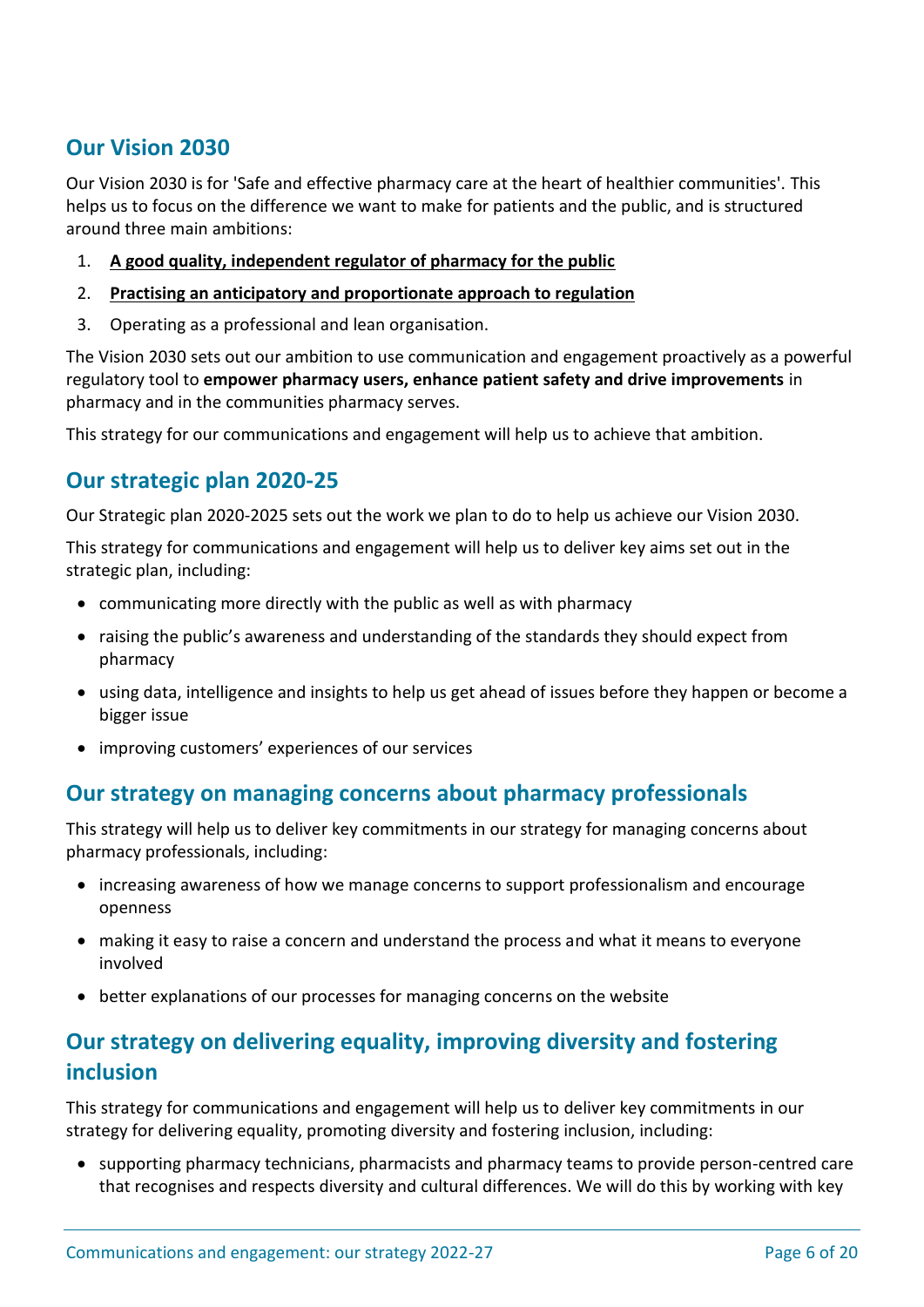stakeholders, across all three nations, to develop and share best practice information about reducing health inequalities, providing inclusive services or tackling other barriers such as language, literacy or other communication challenges

• developing our policies and procedures in line with best practice, better reflecting the voices and lived experiences of our stakeholders and workforce

## **Our approach to regulation**

Our vision and strategic plan set out that our approach as a regulator is to:

- work **collaboratively** with others
- promote **professionalism** and **person-centred care**
- focus on what makes a **difference for patients and the public**
- base what we do on **evidence**
- regulate in a way that is **effective and responsive** to developments in the three countries in which we regulate

The implementation of this strategy will help make sure this approach is consistently reflected in all our communications and engagement.

## **Principles for communication and engagement**

We will be:

- **accessible and inclusive:** we will make sure our communications and engagement are accessible and inclusive for everyone; reflecting our commitment to equality, diversity and inclusion
- **open and collaborative**: we will seek feedback, actively engaging with and listening to our audiences and working collaboratively with our stakeholders, so that our approach is outwardlooking and insight-driven
- **targeted and tailored:** we will make sure our communications and engagement meet the needs of each individual audience
- **anticipatory and responsive:** we will anticipate the needs of people we communicate and engage with, and actively look for opportunities to communicate and engage on key issues in a timely way to build positive relationships with our stakeholders
- **strategic and focused on improvement:** our communications and engagement activities will be planned to help us achieve our strategic aims and will include measures of progress and success

## **Our audiences and stakeholders**

As an organisation, we need to effectively communicate and engage with a wide variety of audiences and stakeholders, including:

- patients and the public
- pharmacists
- pharmacy technicians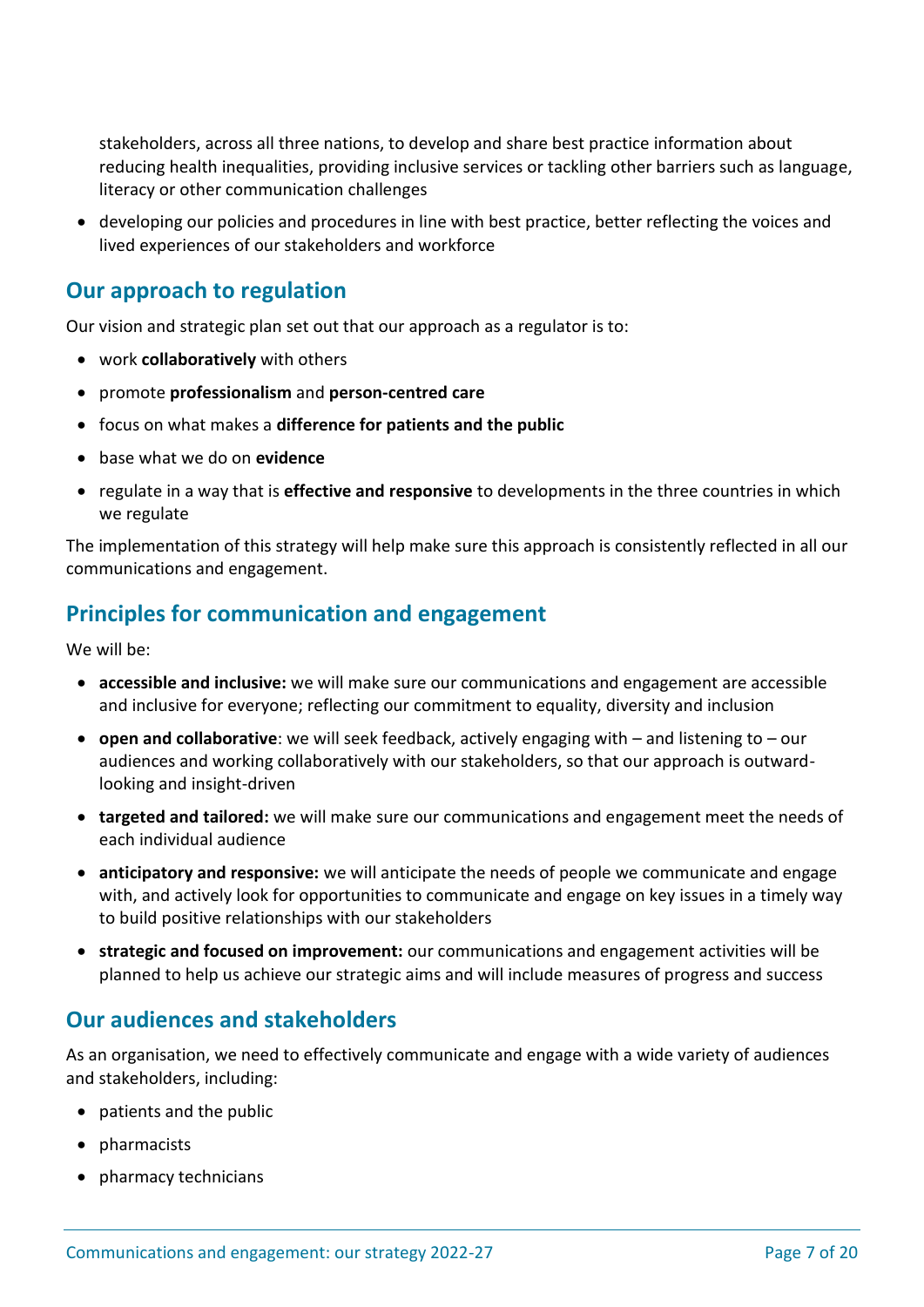- pharmacy owners
- the wider pharmacy team (including people working within pharmacies and in management roles)
- trainee pharmacists and pharmacy technicians
- students and potential students
- organisations that represent any of the groups referenced above
- other regulators and organisations with a role relating to pharmacy, health and social care
- governments and officials
- parliamentarians
- journalists and the media

## **Words matter**

We have described below what we mean by some of the key words and phrases that we use throughout our strategy.

### **Patients and the public**

In this strategy, we use 'patients and the public' and 'people' as short-hand to cover a wide range of groups who may use pharmacy and health services, which will each have their own views, priorities and needs. Many individuals will belong to several different groups. We will make sure that in our communications and engagement, we work to engage different groups of patients and the public, and to understand individual needs and perspectives.

### **Audiences and stakeholders**

We also use 'audiences' and 'stakeholders' in this strategy as short-hand to cover all of the different individuals, groups and organisations who have an interest in health, pharmacy or regulation in some way, and who we may need and/or want to engage and communicate with. The section on 'Our audiences and stakeholders' above includes a list of some of our key audiences and stakeholders, but it is important to emphasise that this is not a complete list. For each activity or project, we will analyse which individuals, groups or organisations may have an interest, and we will develop a stakeholder/audience list based on that analysis.

### **Accessible communications and engagement**

Making sure our communications and engagement are accessible is about responding to the fact people have different communication needs, and making sure that there are no barriers preventing someone from accessing information or using a service. This helps to create an inclusive environment for everyone, by making sure as many people as possible can access the information we provide and interact successfully with us.

We have a legal duty to make websites and mobiles apps accessible, by meeting accessibility requirements.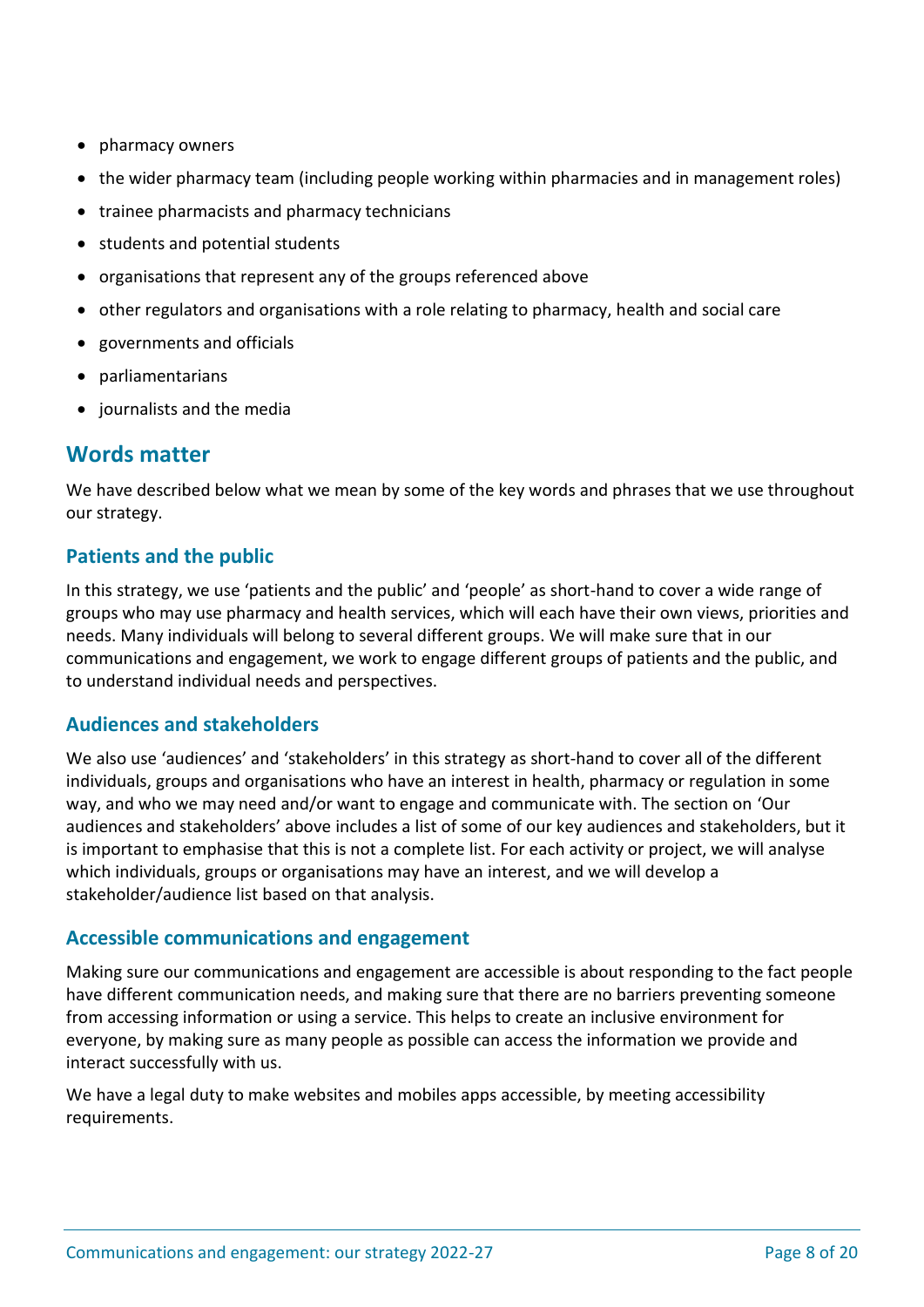# <span id="page-8-0"></span>**Part 2: What challenges do we need to address through the strategy?**

**Through the work to develop the strategy, we have identified a number of challenges in relation to our communications and engagement, which this strategy will help us to address.**

### **1. How to ensure that all those we engage with understand our primary role of providing assurance to the public about safe and effective pharmacy care**

Our engagement with patients and the public suggests that there is currently limited awareness among patients and the public of our existence and our role. While it may not be necessary or realistic to achieve high levels of awareness of our role and work among the general public, we need to identify appropriate opportunities to raise awareness among pharmacy users of the standards they can expect.

We also need to make sure that people who may need some information about the standards they can expect from pharmacies, or want to raise a concern, can quickly and easily find us and feel confident that we are here for patients and the public.

There is also a separate challenge of patients and the public having a lack of awareness and limited understanding of the evolving role of pharmacy, for example the increase in pharmacist independent prescribers.

Our engagement with pharmacy professionals, pharmacy owners, students and trainees suggests that many of these audiences also do not fully understand our role. In particular, there is sometimes an expectation that we are there to represent the interests of pharmacy professionals, or the pharmacy sector, rather than to protect the public.

### **2. How to ensure the patient and public voice is fully embedded in all our work**

The majority of our communications and engagement activity and capacity at the moment focuses on pharmacy professionals, students, trainees and employers, and the organisations that represent and support them. Most of the capacity within the Communications team is currently used in supporting other teams to promote our consultations, regulatory activities and key programmes of work.

While we do undertake successful engagement with patients and the public, this is usually focused on consulting with patients and the public on our main programmes of work due to limited capacity (although with some notable exceptions, such as our successful work on valproate and Safe Spaces). This means we may not fully understand key issues affecting patients and the public, as we only ask them about issues that matter to us. In particular, we may not understand different communities and their different needs.

A key challenge will be to redress this balance, so we can free up capacity and resource to focus more on our engagement with patients and the public, and embed patient and public voice in our work, while still meeting the needs of the people we regulate and the wider pharmacy sector.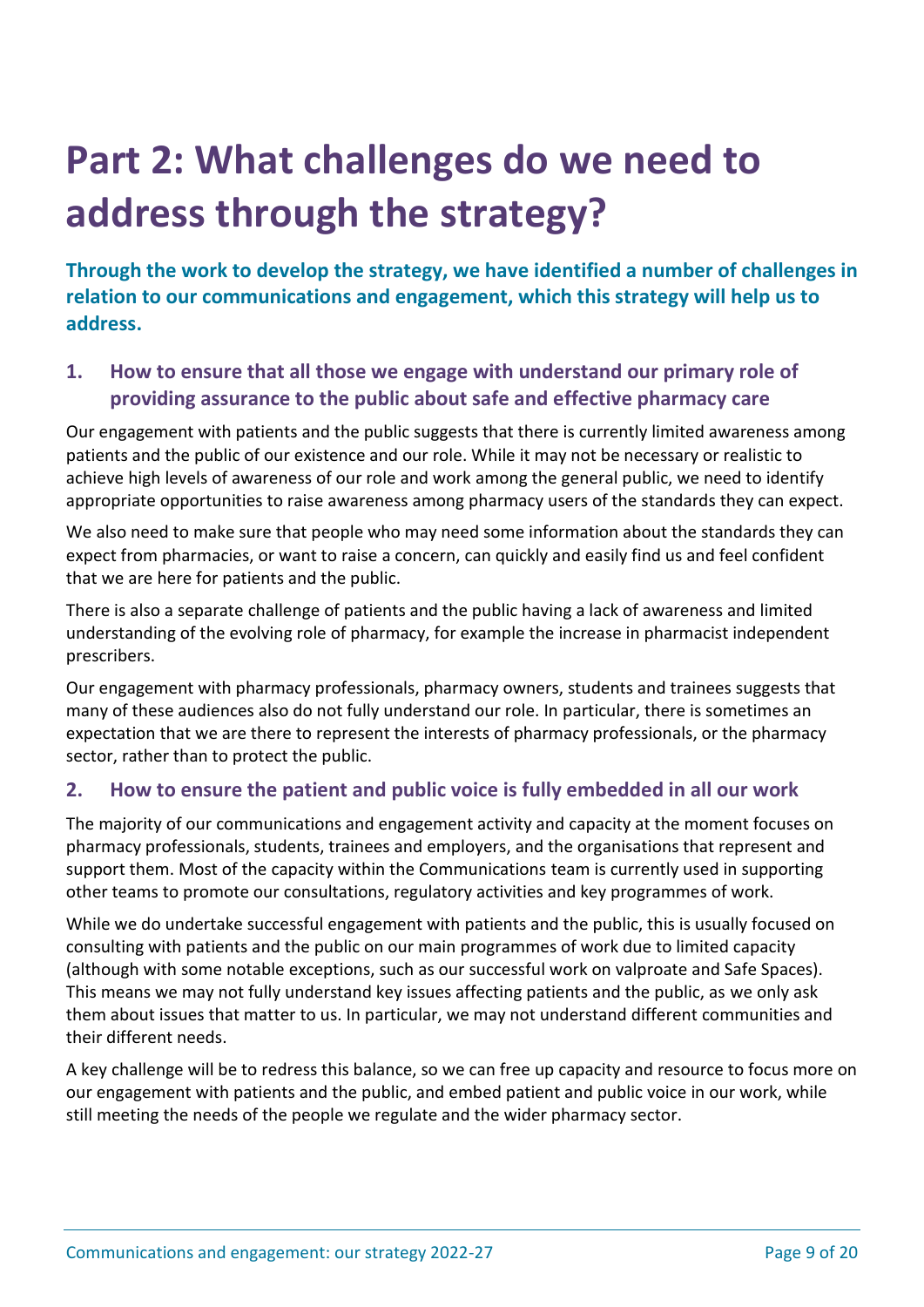## **3. How to ensure the speed and clarity of our communications in an increasingly fastpaced and changing external environment**

We are experiencing a fast-moving agenda in each of the three countries in which we regulate, which we need to keep abreast with and respond to.

We are anticipating a major programme of legislative change over the next five years which will have an impact on the way we work. We are also expecting to see major changes to the education and training of pharmacy professionals, the roles of pharmacy professionals and how pharmacy services will be delivered, and ongoing divergence in health and social care policy across England, Scotland and Wales.

There also remains significant uncertainty about the long-term impacts of the COVID pandemic and its implications for our future communications and engagement.

A key challenge will be to respond effectively and rapidly to this fast-moving agenda in a way that gives people confidence that we are a good-quality regulator, through timely and clear communications. It will be vital for us to effectively prioritise what issues we engage with.

We need to make sure there is flexibility in our approach, so we can quickly respond to emerging issues.

## **4. How to ensure we have the necessary skills, capabilities and capacity to provide accessible, flexible, and innovative communications through our website and other channels**

The corporate website is our main communications channel, with over 7.5 million visits a year.

Our current corporate website is outdated and does not provide a good user experience. As a result, people who cannot find the information they need, or complete key tasks online, often contact customer services or the communications department for help, increasing the workload of these teams.

There is a major project underway to update the website by Autumn 2022 which should bring significant improvements in user experience.

There are currently relatively limited skills across the organisation in relation to day-to-day communications tasks such as creating accessible documents, drafting emails, updating website content, preparing presentations and agendas for events, setting up external meetings and developing basic forms. This means that a significant proportion of the capacity of the Communications team is taken up with helping colleagues to complete these tasks.

<span id="page-9-0"></span>There are also some potential skills gaps within the Communications team and wider organisation such as expertise in new digital technology to produce rich content (for example videos and infographics) and the use of digital tools to evaluate our workA key challenge will be to upskill staff across the organisation to undertake key tasks and to build colleagues' confidence so all our engagement and communications, in all teams, are consistent and of good quality.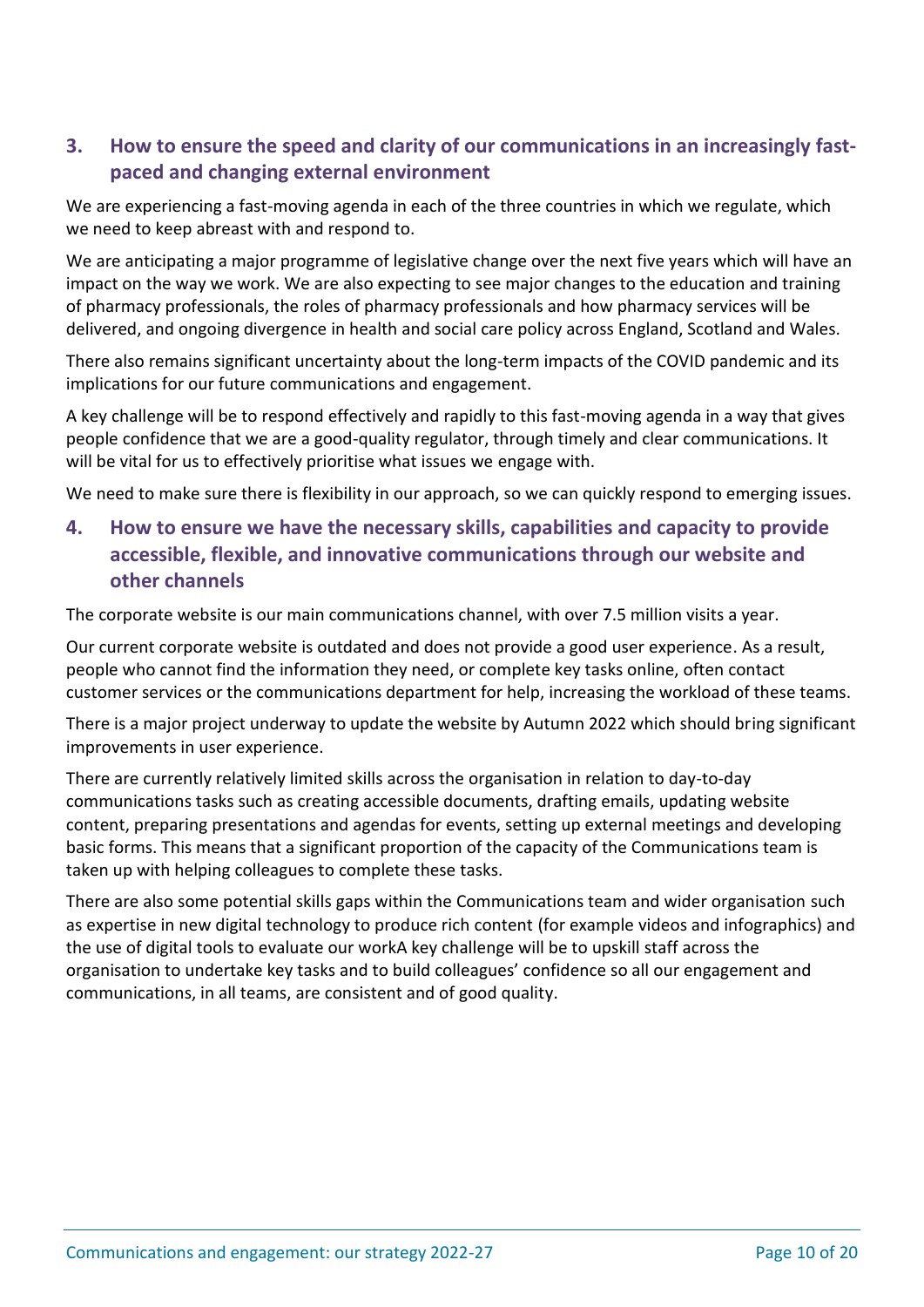# **Part 3: Our strategic aims and objectives for communications and engagement**

## **Over the next five years, our communications and engagement activity will be focused on achieving the following three strategic aims.**

- 1. Work in partnership with patients and the public to make sure their voices are heard in our work, and inform people about the standards they can expect when using pharmacy services.
- 2. Support pharmacists, pharmacy technicians and pharmacies to provide person-centred care and drive improvements in patient safety, by sharing our data, insights and examples of good practice with the people we regulate and the wider sector.
- 3. Make sure people engaging with us have a good experience, by building our capabilities and capacity across the organisation to produce high-quality and accessible communications.

## **Our strategic aims and objectives explained**

Our **three key strategic aims** will be delivered through **seven strategic objectives** within the strategy period. Implementing this strategy will enable the organisation to understand people's needs and experiences of pharmacy, and health and social care more widely. This will help us to regulate more effectively.

**Strategic aim 1: Work in partnership with patients and the public to make sure their voices are heard in our work, and inform patients and the public about the standards they can expect when using pharmacy services.**

### **Our strategic objectives to achieve this aim**

**1. We will listen to patients and the public about their experiences of pharmacy and health services, and use what we learn from our engagement with patients and the public to shape all of our work, including our standards and guidance**

We will demonstrate through our communications and engagement that we are a listening organisation, which is committed to learning about what is important to patients and the public and the issues they are experiencing.

We will put in place new methods of listening to patients and the public and sharing what we learn.

We will use communications and engagement to make sure the voices of patients and the public are heard when we develop standards, policies or processes. This will involve seeking feedback and insights from patients and the public at an early stage of developing our standards, guidance or policies.

We will work with colleagues to carefully consider all of the different views and perspectives that we hear through our engagement, and assess if and how we can reflect those views and perspectives in our work. We will also make sure people know how their feedback is used. When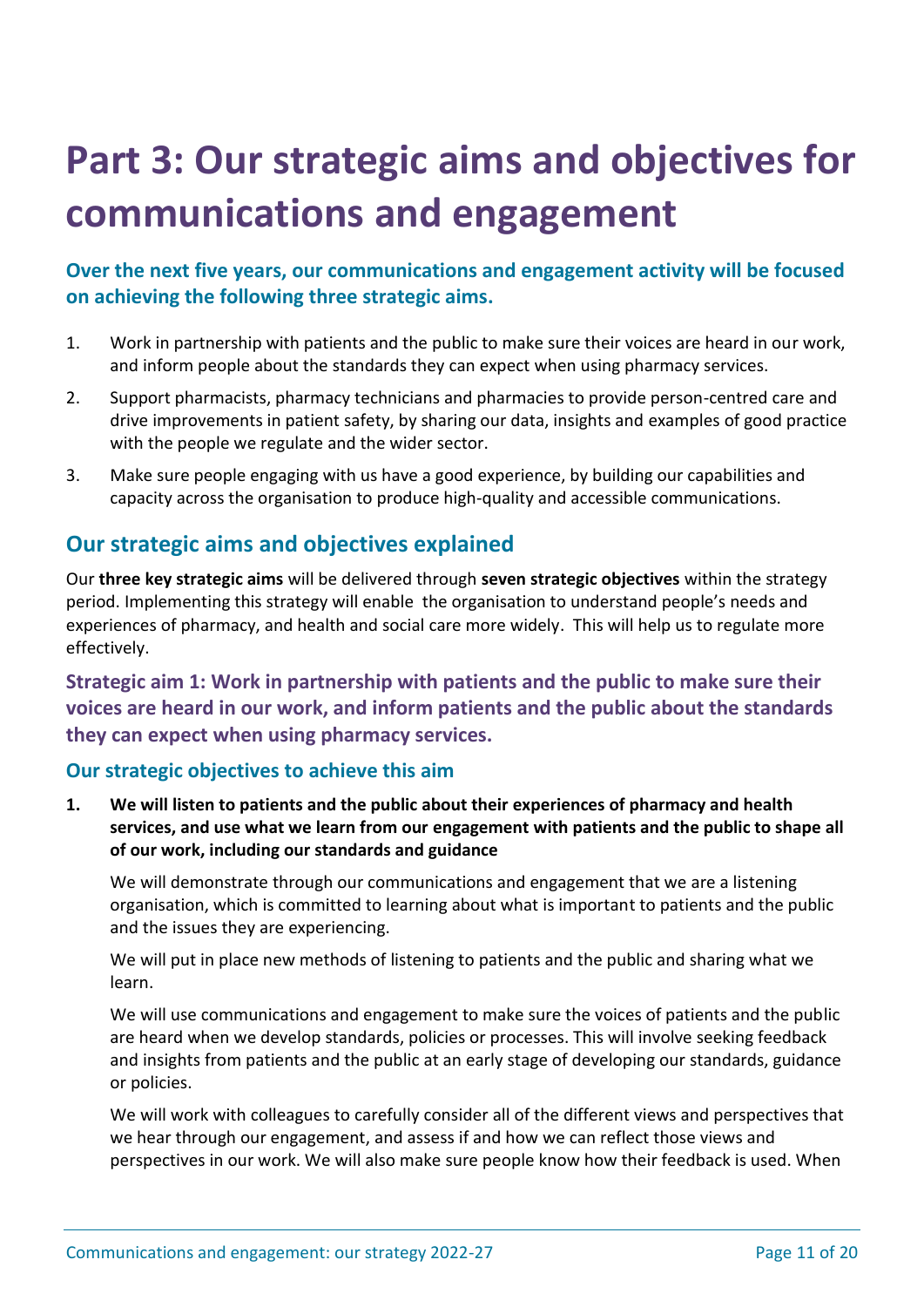people raise issues or concerns that we are not able to respond to, because they are not within our role or remit, we will signpost them to other organisations who may be able to help.

What we learn from our engagement with patients and the public will inform our priorities, as we will focus on issues that people tell us are important to them and that affect their health, safety and well-being.

This will involve shifting our focus, so we spend more of our capacity and resources on engaging with patients and the public.

We will transition to a co-production approach for our patient and public engagement, so that the patient voice is embedded across our functions and in the future development of our strategy and governance.

We will involve and engage a wide cross-section of society, focusing on reaching groups who may find it more challenging to have their voices heard or who may experience health inequalities or patient safety issues when using pharmacy and health services. Through engaging directly with different communities, we will be able to understand their different needs and consider that in our work.

#### **Case study: listening to patients and the public**

**Over the last two years we have developed an online patient and public panel with over 200 members, who we regularly engage with through focus groups and other surveys. Their feedback has helped inform key policies and publications.**

**We recruited six members of the panel to be on a working group to help us develop our commitment to working with patients and the public, as well as this strategy. The working group was involved from the very beginning of developing the commitment and strategy, and we have met regularly with them and incorporated their feedback at each stage. This is a model we would like to build on for future engagement with patients and the public.**

#### **2. We will proactively seek opportunities to engage with patients and the public about the standards they can expect from pharmacy and how our work helps make sure they receive safe, effective pharmacy care**

We will actively look for opportunities to explain to patients and the public about our work and the standards we set for pharmacy professionals and pharmacies. We will use a range of methods and communications channels to provide advice and information to people about what safe and effective pharmacy care looks like and what standards they can expect.

This will help to maintain and improve high levels of public confidence in pharmacists, pharmacy technicians and pharmacies, by explaining that they need to meet standards which focus on making sure people receive safe and effective care.

We will focus our resources on engaging with patients and the public about issues that they have told us matter to them, that affect patient safety or public confidence in pharmacy, where we identify an opportunity to help address health inequalities, and where we have a clear role to play.

For example, patients and the public may have questions and concerns about pharmacy professionals taking on new roles (such as independent prescribing) and whether they have the education, training and skills needed to undertakethese roles safely.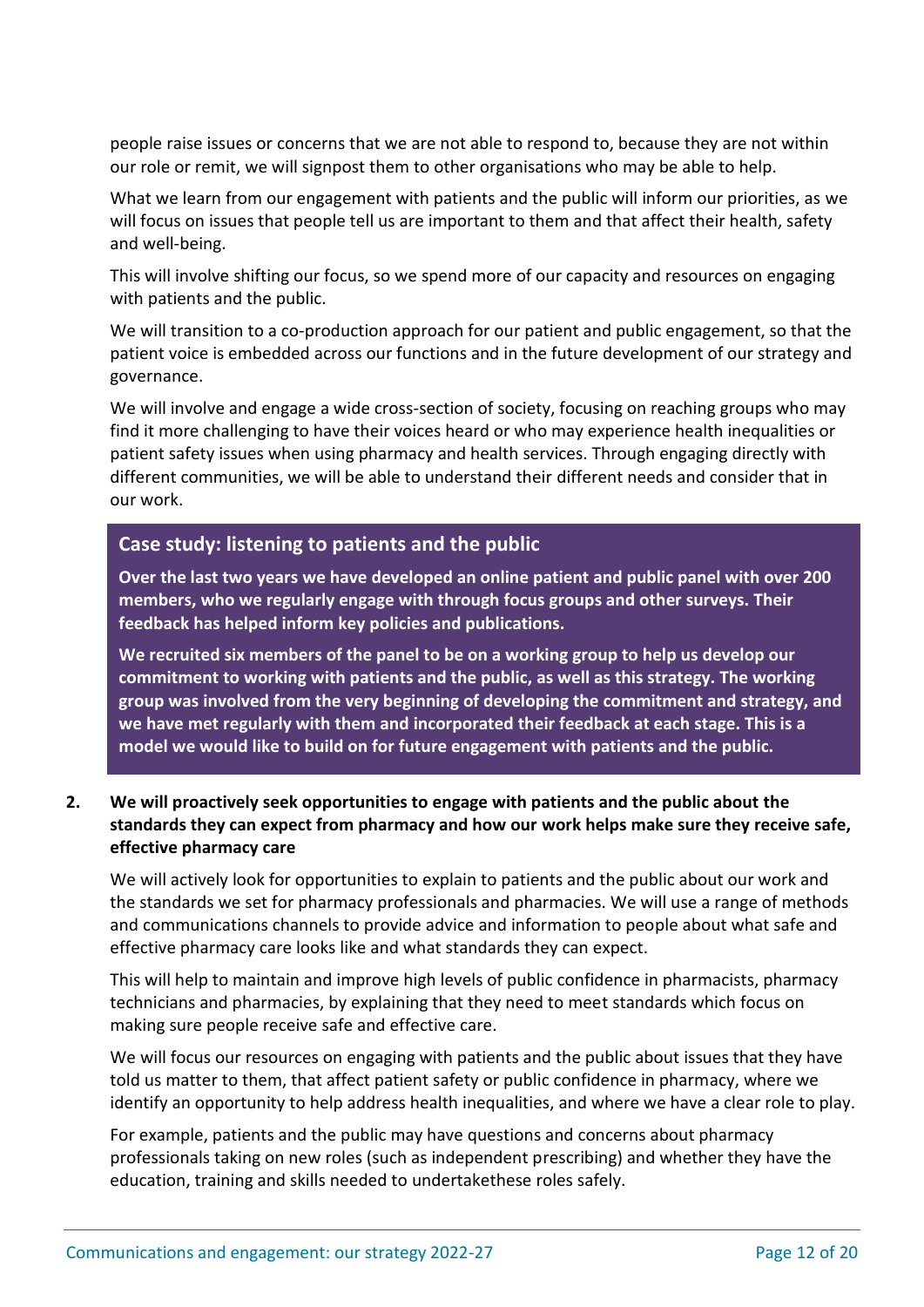It is for other organisations (such as the NHS in each country) to promote these new roles and services. We do however have a responsibility to explain to patients and the public about the standards we set for education and training and how we make sure those standards are met. Consequently, patients and the public can have confidence that pharmacy professionals have the appropriate education, training and skills to take on new roles safely.

This would also include engaging with patients and the public on how to keep safe when accessing pharmacy services online, or continuing our work to help make sure that women and girls who are prescribed sodium valproate get the information and support they need.

We will also look for new ways to promote our inspection reports to the public, to share the positive message that most pharmacies are meeting all of our standards. This will help to maintain public confidence in pharmacy and to give patients and the public the information they may need to access all services safely and effectively.

Other organisations, including Governments and the NHS in each country, will play a leading role in sharing information with patients and the public about pharmacy services. We will seek opportunities to work closely and effectively with Governments and the NHS in each country to help share key messages and uphold public confidence in pharmacy. Where possible, we will also identify relevant opportunities to work at a local level, for example with Integrated Care Systems in England, the Health Boards in Scotland and the Health Boards in Wales.

### **Case study: seeking opportunities to engage with patients and the public**

**In 2020 we published a new guide to help people make sure that medicines or treatment they get online are safe and right for them. We led on developing the online guide which was supported by ten leading regulators and representative bodies for health professionals, health services and medicines across the UK.**

**We worked closely with the other health organisations to develop six top tips for patients and the public, using insights from concerns raised with us by patients and the public about online healthcare services, as well as direct feedback from our patient and public panel.**

**We plan to build on this approach when developing resources for patients and the public in the future.**

#### **Examples of how we will achieve this strategic aim**

We will:

- develop and evaluate new ways of engaging with patients and the public, working towards a coproduction model for our standards, guidance and policies
- set up a 'sounding board' of patients and the public, drawn from members of our patient and public panel, and holding regular sessions with the sounding board to listen to their key experiences, needs and views, and identify insights, intelligence and issues
- undertake research and surveys with patients and the public to help us understand their experiences and what's important to them
- produce and share resources that help patients and the public understand the work we do to protect patient safety and understand the standards that pharmacy professionals and pharmacies have to meet. we will work in partnership with patients and the public, other regulators and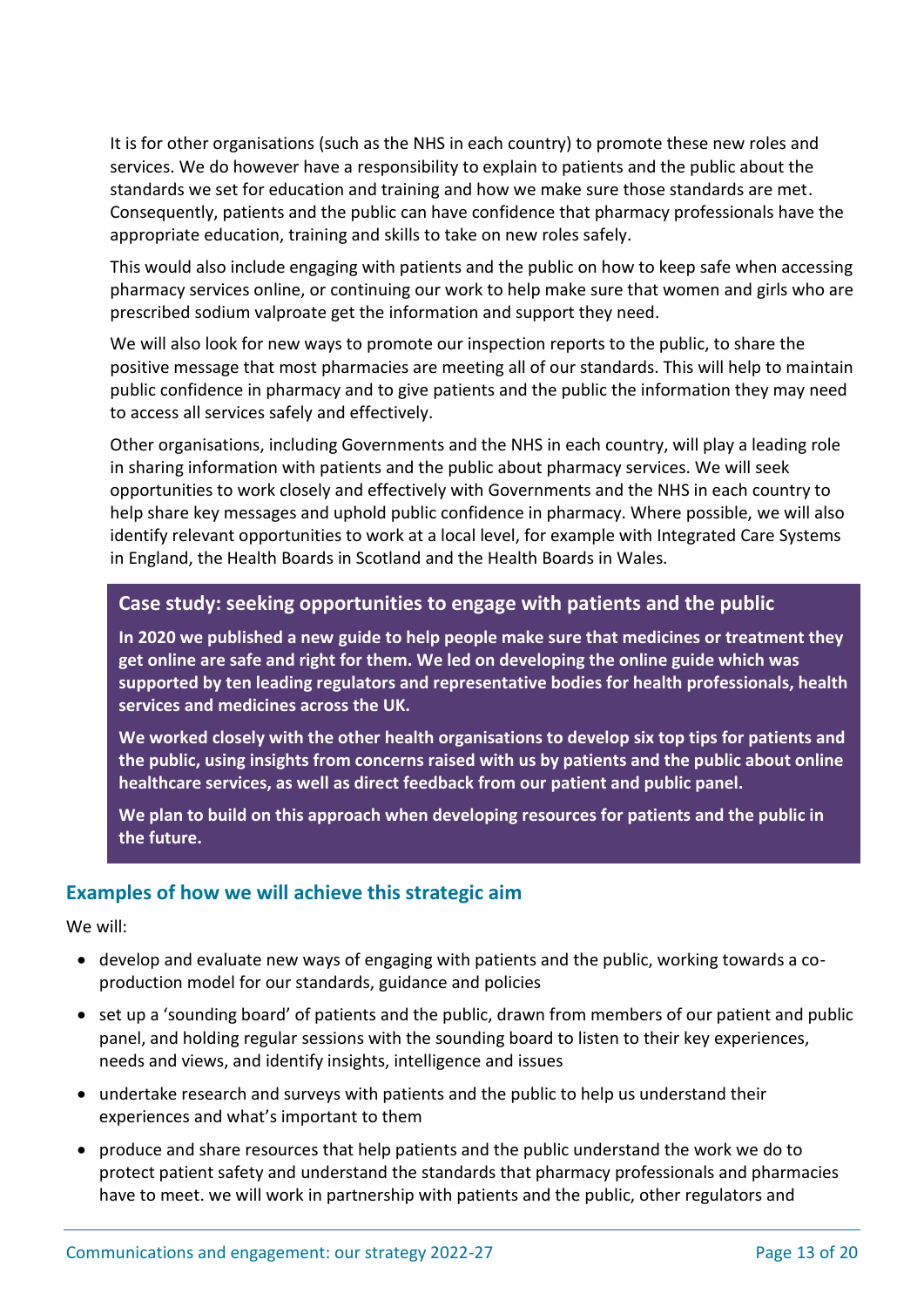organisations to achieve this. For example, we will look to produce a resource for patients and the public which explains what they can expect when a pharmacist is prescribing medicines for them or carrying out a medicines review

• work with colleagues to make sure patients and the public have a positive experience of raising concerns with us through improving our online form for raising concerns and the information people receive from us at each stage of the process

#### **The outcomes we aim to achieve**

The outcomes we aim to achieve by carrying out this strategic aim are:

- we meet our commitment to work in partnership with patients, carers and members of the public, and to listen and learn from them
- we develop our policies and procedures in line with best practice, including co-producing them to better reflect the voices and lived experiences of patients and the public, and pharmacy staff
- we respond quickly to patient safety issues and give patients and the public engaging, helpful resources to help them access safe, effective pharmacy services

**Strategic aim 2: Support pharmacists, pharmacy technicians, students, trainees and pharmacy owners to provide person-centred care and drive improvements in patient safety, by sharing our data, insights, and examples of good practice with the people we regulate and the wider sector.**

### **Our strategic objectives to achieve this aim**

**1. We will engage effectively with the people we regulate, students and trainees and all other stakeholders and listen to their views and experiences, to inform our work and build our insights into key issues** 

We know that individual relationships and engagement with our staff, Council members and associates are really valued by the people we regulate and our wider stakeholders. Working collaboratively with individuals and organisations across GB is essential if we want to achieve our aims and ambitions.

We want to build on the strong relationships that we already have; for example the relationships that the Directors of Scotland and Wales have with key stakeholders in their countries, and the relationships that our inspectors have in their local communities.

We will demonstrate through our communications and engagement that we are a listening organisation, which is committed to listening to the experiences, views and concerns of pharmacists, pharmacy technicians, pharmacy owners, students, and trainees, and other members of the pharmacy team through our engagement with them. We will share what we learn with the rest of the organisation and with other stakeholders.

We will make sure we engage effectively with the people we regulate, students, trainees and other stakeholders in each of the three countries in which we regulate. This will help us build our understanding of the context in which pharmacy services are being delivered in each country, and tailor our communications, engagement and our wider work within England, Scotland and Wales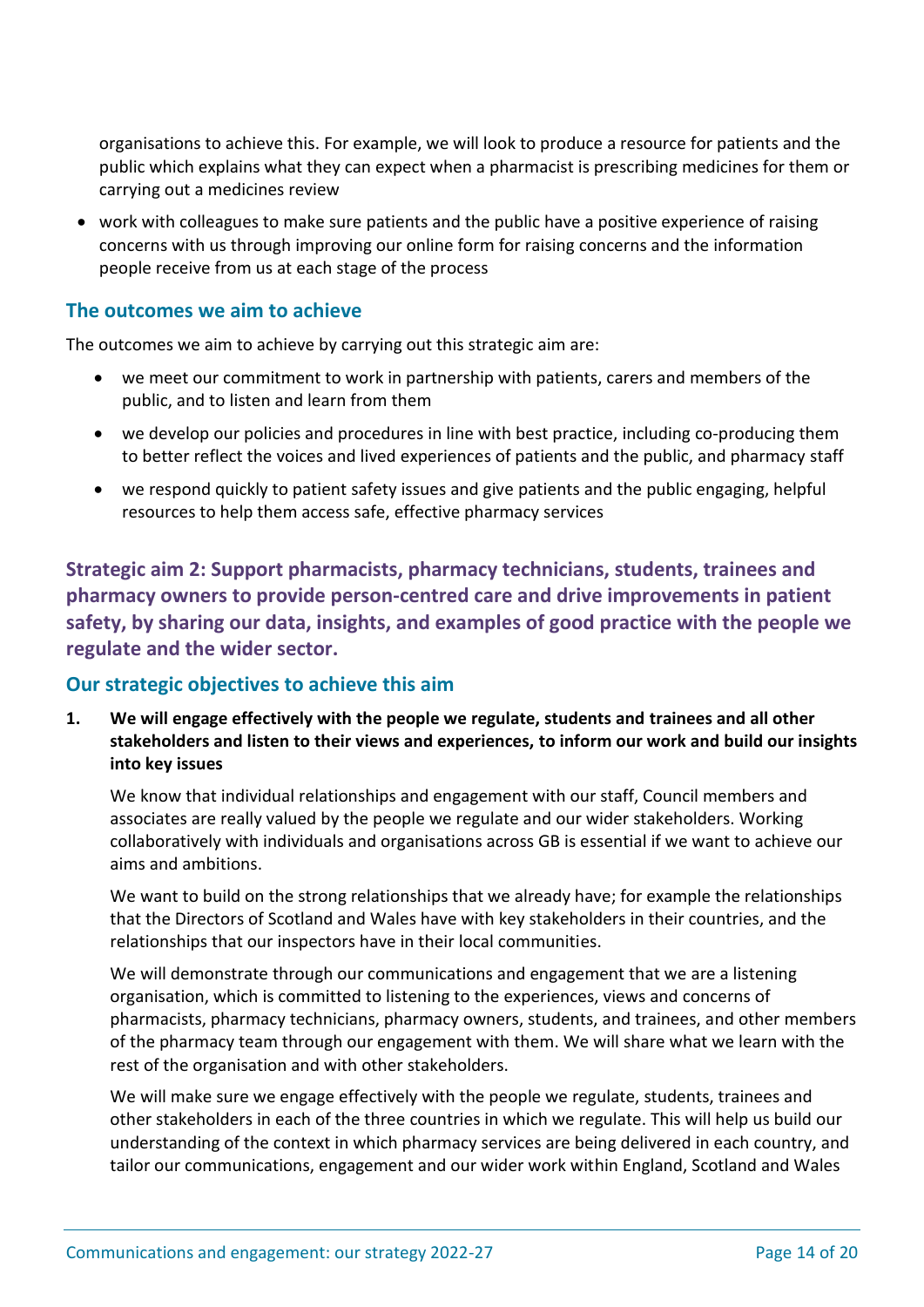in response. We will clearly explain our role and our work whenever we engage with people, to build their understanding of what we do.

We know that the people we regulate have welcomed the more supportive and personal approach we have taken in how we have communicated and engaged during the pandemic. We want to support pharmacy professionals and pharmacy owners to provide safe and effective care to patients and the public.

Through our tone and our approach to communications and engagement, we will encourage people to know us as an organisation that is focused on learning and improvement (rather than the traditional view of a regulator as a 'policeman' focused on punishment).

There is sometimes an incorrect perception among some of our audiences that our role is to represent the interests of pharmacy professionals. We will need to make clear that it is the role of other organisations to represent the personal interests of pharmacy professionals and signpost pharmacy professionals to these organisations for personal support and advice.

#### **2. Work closely with other teams and external partners to proactively share data, insights and good practice, facilitate and influence discussions and show leadership on key issues**

We will build on the more flexible, agile, responsive, proactive approach to communications and engagement we used in the pandemic.

We will clearly explain our role and our impact. In particular, we will explain the benefits of having an independent regulator for pharmacy, which regulates both professionals and the pharmacies in which they work.

We will look for opportunities to demonstrate leadership on key issues and areas of work, including by bringing people together and facilitating discussions, and by clearly articulating our position and role.

One example of how we are already doing this is through our ongoing work with partners and stakeholders in the area of education and training. We have worked collaboratively on implementing new standards for the initial education and training of pharmacists, and developing the approach to regulating the post-registration education and training of pharmacy professionals. In these areas, we have worked closely with key stakeholders to discuss key issues and how we can work together in the best way to implement change.

We will proactively share our insights, intelligence and data including from inspections, the concerns raised with us and our work around equality, diversity and inclusion, to inform and influence the decisions made by others and to drive improvements in pharmacy practice. This will include promoting the learning shared via our knowledge hub for inspections and our insights from managing concerns, to inform and influence practice in pharmacy, and to encourage changes in behaviour with professionals showing more openness and insight when things go wrong.

We will also work with other regulators and leadership bodies to communicate and engage with the health and social care professionals we regulate, as well as governments, parliamentarians and other decision-makers in England, Scotland and Wales. For example, we will look for opportunities to work with other regulators to help increase understanding among other health professionals of the developing roles of pharmacists and pharmacy technicians (for example in prescribing) and to promote good practice in multi-disciplinary working across professions and settings (such as by sharing examples of pharmacists and GPs working in collaboration).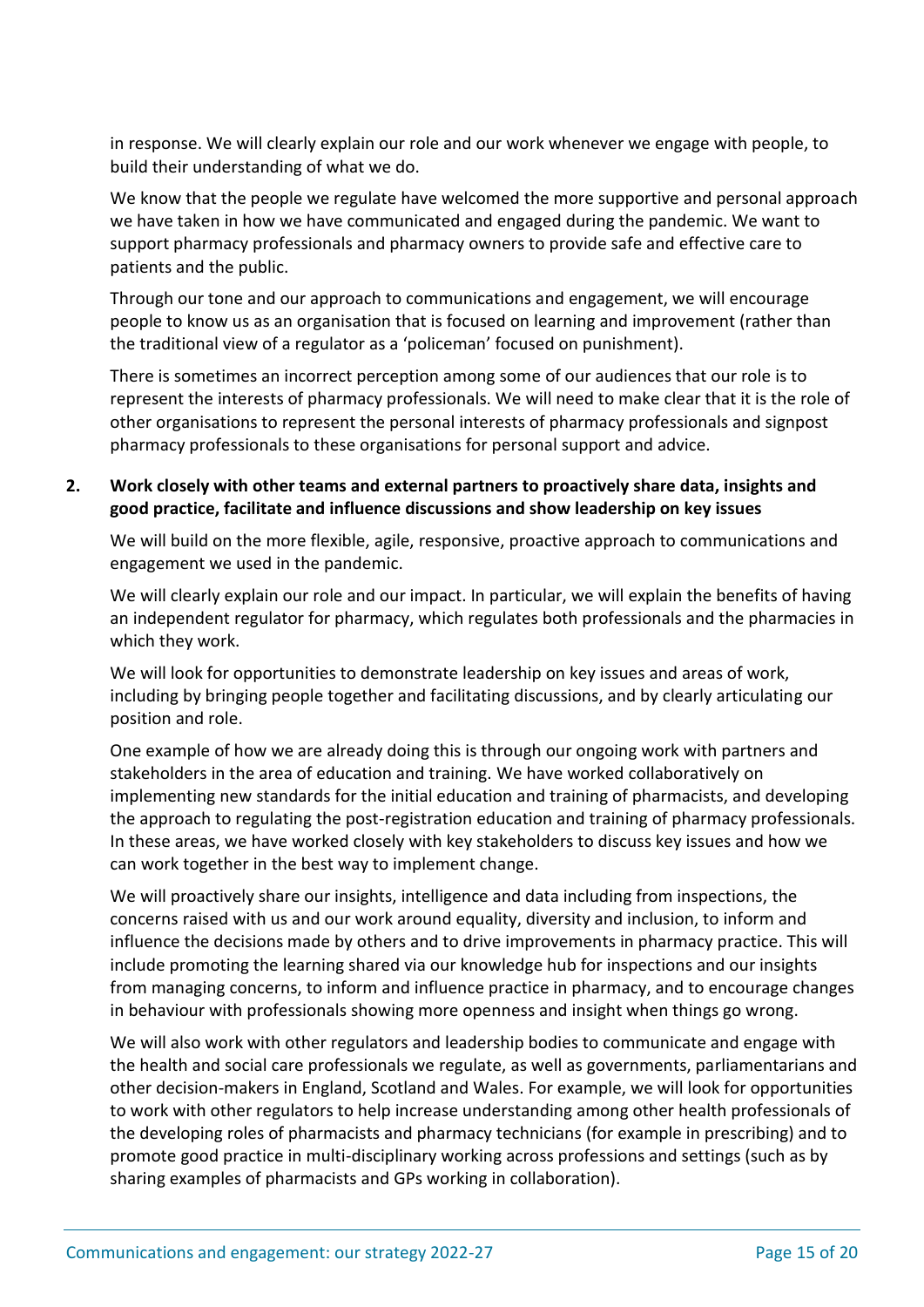As outlined in our strategy on equality, diversity and inclusion, we will also support pharmacy professionals in providing person-centred care that recognises diversity and cultural differences, by developing and sharing best practice examples or communications messages.

We will use powerful and compelling narratives about our vision, our work and the impact we have, using data and insights to explain the benefits and value we bring. Our narrative will focus on how we are improving patient safety through our work; highlighting emerging risks and the actions we are taking to protect patients and the public.

This will help people to continue to have confidence in us as a good-quality regulator.

#### **Case study: working closely with other teams and external partners**

**We have worked closely with other teams and partner organisations to proactively highlight to pharmacy professionals and pharmacy teams what they must do when dispensing sodium valproate to women of childbearing age.** 

**This has included promoting the MHRA's Pregnancy Prevention Programme (PPP) for sodium valproate, developing and sharing a patient safety video with the Independent Foetal Anti-Convulsant Trust (INFACT) and working with our inspection team and other regulators to identify and share examples of good and excellent practice when dispensing sodium valproate.**

#### **Examples of how we will achieve this strategic aim**

We will:

- set up **sounding boards of pharmacists, pharmacy technicians, pharmacy owners, students and trainees**, to facilitate direct two-way conversations about key issues that may affect patient safety or public protection
- **engage directly with different sectors and groups across pharmacy,** to make sure we can effectively gather and share greater intelligence and insights into pharmacy practice and the experiences of the pharmacy team in different settings
- **engage directly with key stakeholders, including Ministers, members of key committees and allparty groups**, other parliamentarians, and officials/ civil servants in each of the three countries in which we regulate, to build their understanding about our role, work, insights and the value we add, and to inform key decisions
- work proactively **with the media and via social media** to help us tell our story, respond quickly to emerging issues, and look for opportunities to build understanding of our role, work and insights among patients and the public, as well as the pharmacy sector

### **The outcomes we aim to achieve**

The outcomes we aim to achieve by carrying out this strategic aim are:

- we have a good understanding of key issues within pharmacy that affect patient safety, public confidence and health inequalities through our engagement and our relationships
- we respond quickly and effectively to emerging issues, using an agile approach, showing leadership and effectively informing and influencing wider discussions and decision-making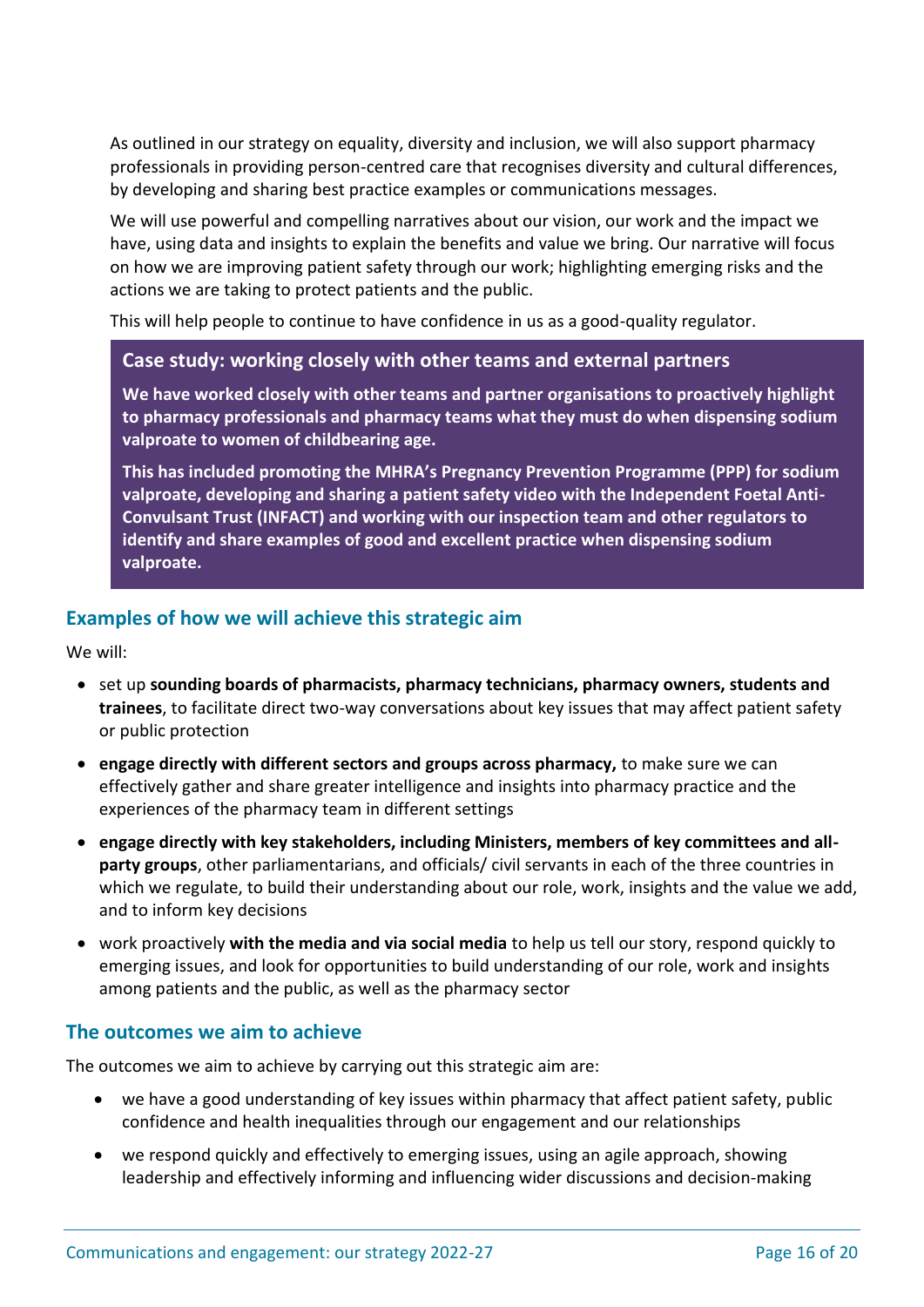**Strategic aim 3: Make sure people engaging with us have a good experience, by building our capabilities and capacity across the organisation to produce high-quality and accessible communications.**

### **Our strategic objectives to achieve this aim**

**1. Transform our website and other digital platforms to make sure people have a good experience of engaging with us online**

We will develop, build and launch a new corporate website, and use other innovative digital tools, so everyone can have a good experience of engaging with us online. This will help people to perceive us as a professional organisation offering a good-quality service to patients and the public and to those we regulate.

The new website will:

- enable us to effectively explain our role and share our standards and other key information with all audiences, to enhance patient safety and drive improvements in pharmacy
- help us to engage and inform patients and the public, to support and empower them when using pharmacy services
- effectively engage other key audiences, including the people we regulate and job applicants
- help all visitors to quickly and easily achieve their goals or complete tasks
- be well-designed, secure, reliable and accessible

The new website will have clear sections for each key audience, with tailored content for each audience to help make the information and resources as useful and engaging as possible. The website will offer accessibility tools and the option to translate the website content into Welsh or other languages, to make our website as accessible as possible to different audiences.

We will also continue to develop our approach to engaging with our audiences on social media, increasing our direct engagement with those who want to interact with us via our social media channels.

We will have processes in place to respond quickly and appropriately when concerns or major issues are raised with us on social media and will be more open, personal, person-centred and supportive in our responses to queries on social media. We will also increase our monitoring of social media as far as possible within our resources, to help us 'listen' to key discussions on social media and understand key issues experienced by the people we regulate, the public and our other stakeholders.

We will increase our use of infographics, social media, videos and other digital content to help us promote our work and raise awareness of our standards, data and insights.

#### **2. Build communications skills and improve processes across the organisation, so we can use every interaction as an opportunity to explain our role and how we work to everyone who engages with us**

Communications and engagement need to be everyone's job if we are to achieve the Vision 2030, and everyone will need the appropriate skills to do that job well. We will work with teams across the organisation to make sure we are taking a person-centred approach to every interaction, and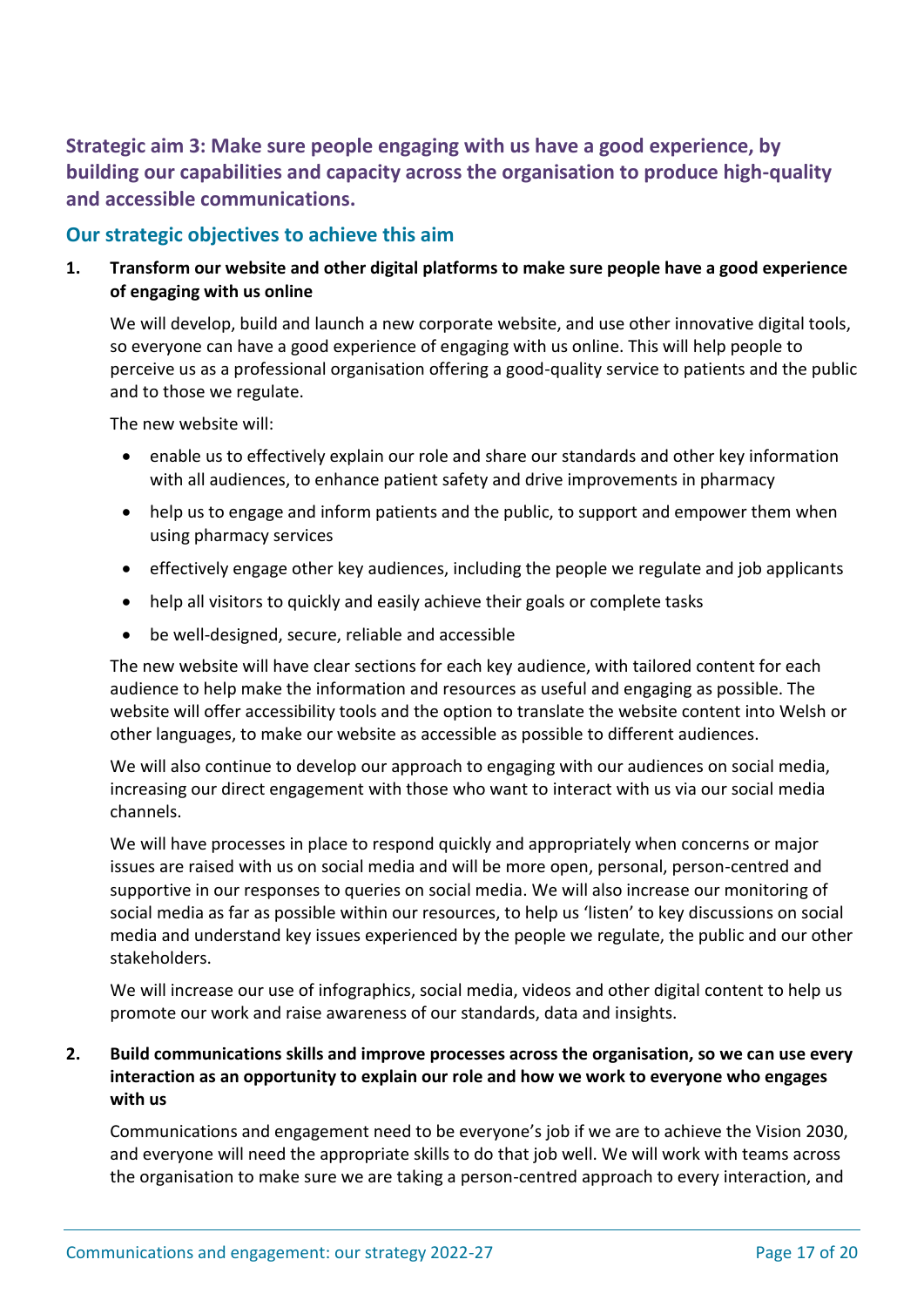that we are using a consistent and helpful style and appropriate tone of voice (both internally and externally) which reflects our culture and values.

This includes providing training and support to help colleagues in teams such as the Customer Contact Centre, Registration team and the Fitness to Practise directorate, to write emails and letters to people that are clear and person-centred.

These teams engage directly with external audiences, including patients and the public, on a regular basis and their communications with these audiences will have a significant impact on how people perceive us as an organisation. Working with these teams to improve their communications will help people to see us as a professional organisation which is actively demonstrating its culture and values.

Channels and tools for communicating and engaging with people are developing rapidly and the way people engage with media and social media is likely to change significantly over the next five years. We will take an agile approach to reviewing these developments and considering what changes we should make to the channels and tools we use, to continually improve our approach to communications and engagement. We will also regularly review what training and skills the Communications team and other colleagues need to effectively use new tools and channels.

We will continue our work to make sure our communications and online content meet accessibility requirements, so they are accessible to people with a wide range of needs.

A key priority will be making our communications short and sharp,as we know our audiences receive lots of information and are short on time. . Tailoring messages to particular audiences and channels also needs to be a priority.

#### **Internal communications**

We will continue to work closely with our Internal Communications Manager to ensure that our staff are kept informed and up to date on external developments and communications. We will provide targeted communications and guidance to individuals within our organisation, such as our contact centre, inspections team and others who interact with external stakeholders, to ensure that they feel informed and supported to communicate key messages in their day-to-day work, where relevant. We will use a multi-channel approach in our internal communications, including more video content.

#### **3. Use insights and evaluation to inform and improve our communications and engagement**

We will evaluate and learn from our communications and engagement activity, and use those learnings to continually improve the experiences of people engaging with us.

We will keep up-to-date with good practice in evaluating communications and engagement activity, and utilise appropriate methods and technology to help us understand the impact of our activities.

### **Examples of how we will achieve this strategic aim**

We will:

• work with the learning team to conduct a learning needs analysis to identify communications and engagement knowledge gaps in our workforce and implement a plan to address skills gaps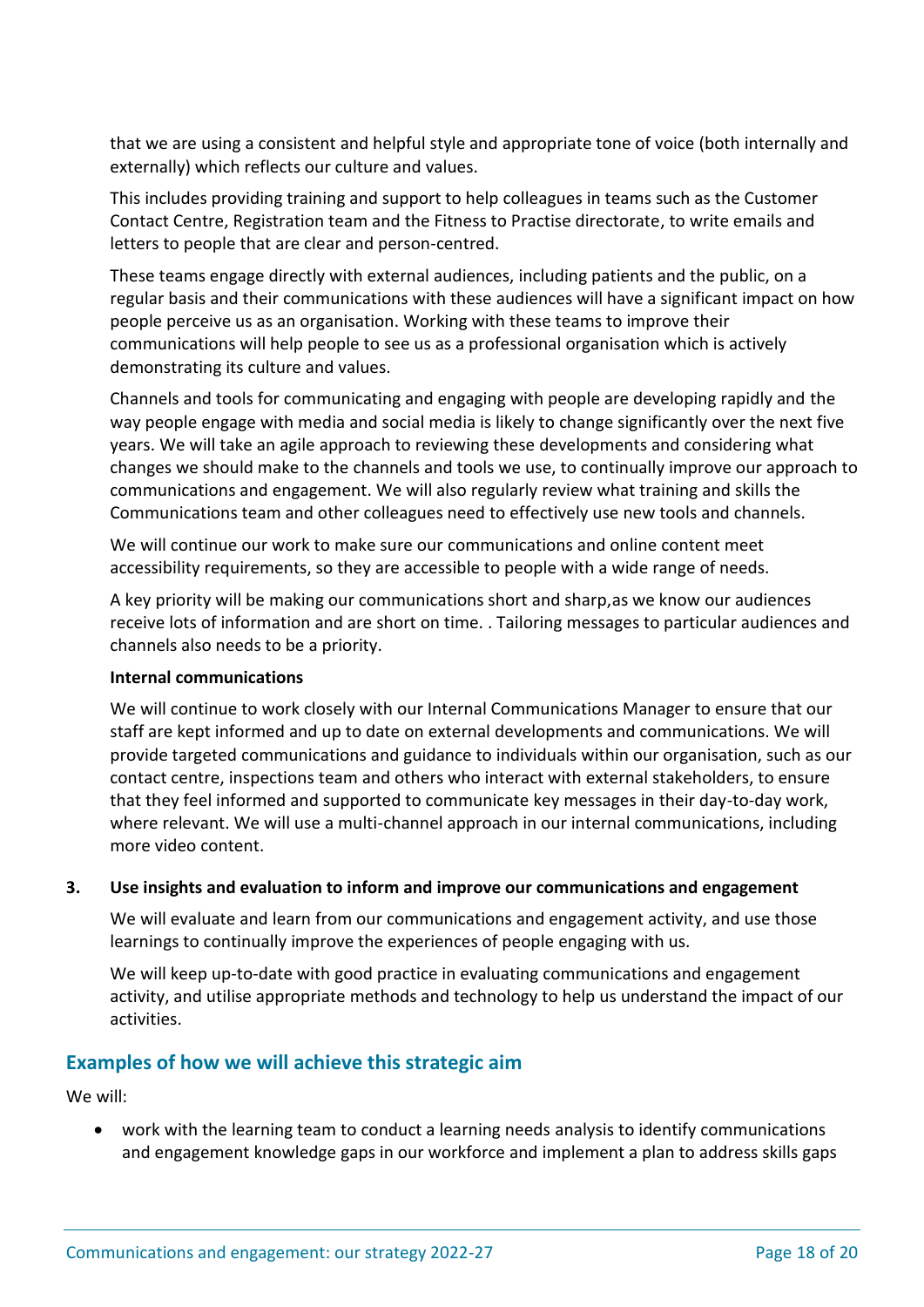- invest in upskilling colleagues across the organisation so they can successfully take on day-to-day activities such as writing for digital channels, optimising documents for accessibility requirements, creating user-friendly forms and facilitating at workshops and events
- invest in upskilling colleagues within the Communications team so we are following best practice in developing engaging and accessible content across all of our channels, including video and infographics
- develop a new manager-level role within the Communications team, which will focus on planning and evaluating all of our communications and engagement activity, to make sure learnings are embedded in our work
- introduce annual surveys to understand the experiences of website users

#### **The outcomes we aim to achieve**

The outcomes we aim to achieve by carrying out this strategic aim are:

- patients and the public visiting our website or interacting with us have a good understanding of our role and how we are working to help improve the pharmacy services and care they receive
- our audiences (including those who rely on the support of assistive technology tools) can access information and complete tasks successfully and efficiently
- our staff feel confident and capable to communicate and engage effectively with external individuals and organisations
- we continually evaluate our communications and engagement activity and use what we learn to improve
- we continue to meet the Standards of Good Regulation set by the Professional Standards Authority (PSA)